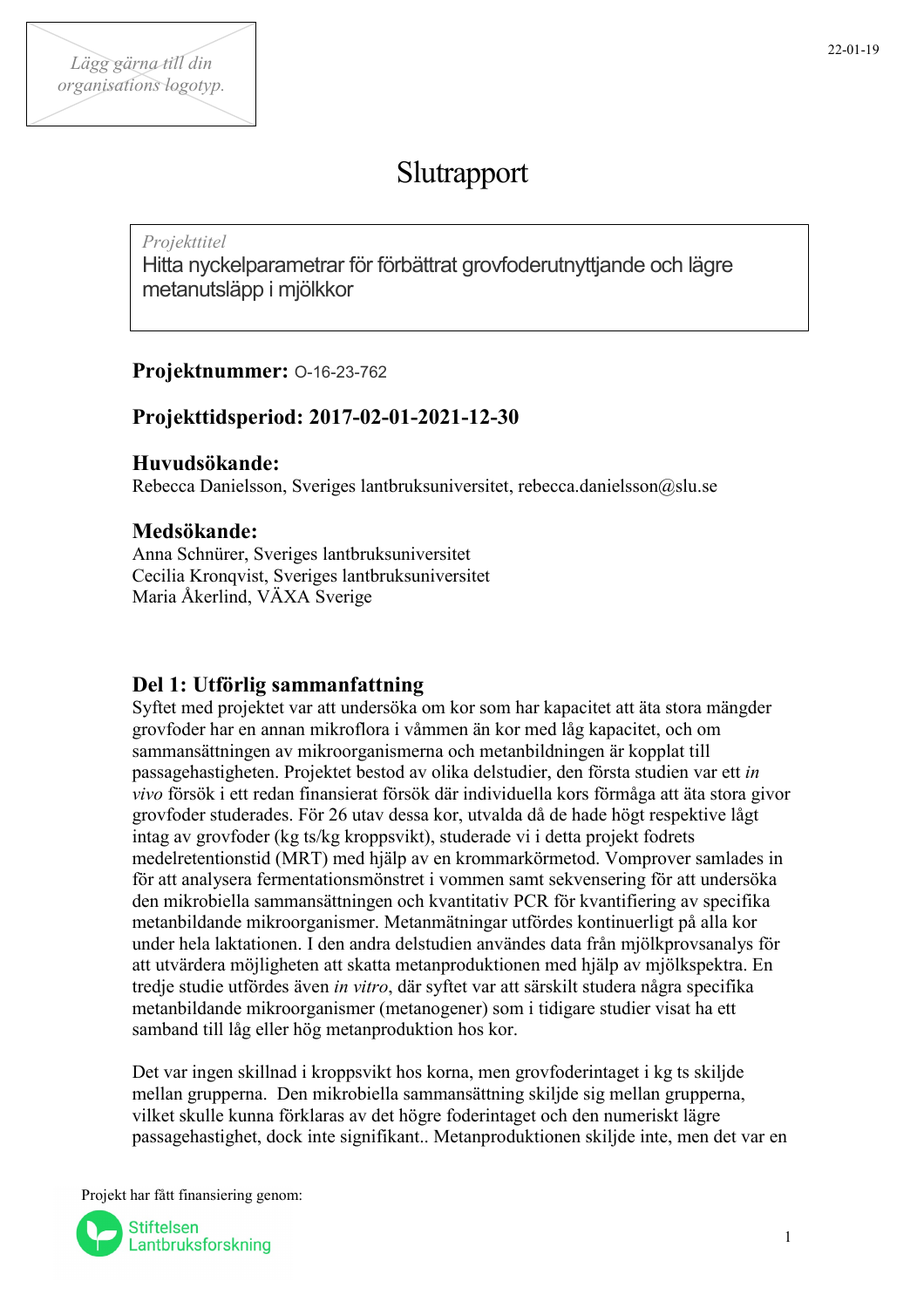tendens till skillnad i metan per kilo foder, där gruppen med lågt foderintag hade högre metanproduktion per kilo foder. Denna grupp hade också numeriskt lägre passagehastighet, dock inte signifikant. Kraftfoder och ensilage i denna studie hade väldigt lika fiberinnehåll, vilket kan vara en av förklaringarna till att vi inte såg några tydliga skillnader mellan låg och hög grupp. Mjölkspektra visade måttlig potential att användas som markör för metanemission (metanproduktion per kg mjölk), ytterligare studier bör fokusera på faktorer som kan förbättra prediktionsmodellen. Den koppling som vi kunde se mellan metanproduktion och metanogener *in vitro* var främst att mängden metanogener påverkade den totala vätgaskonsumtionen som i sin tur påverkade metanproduktionen.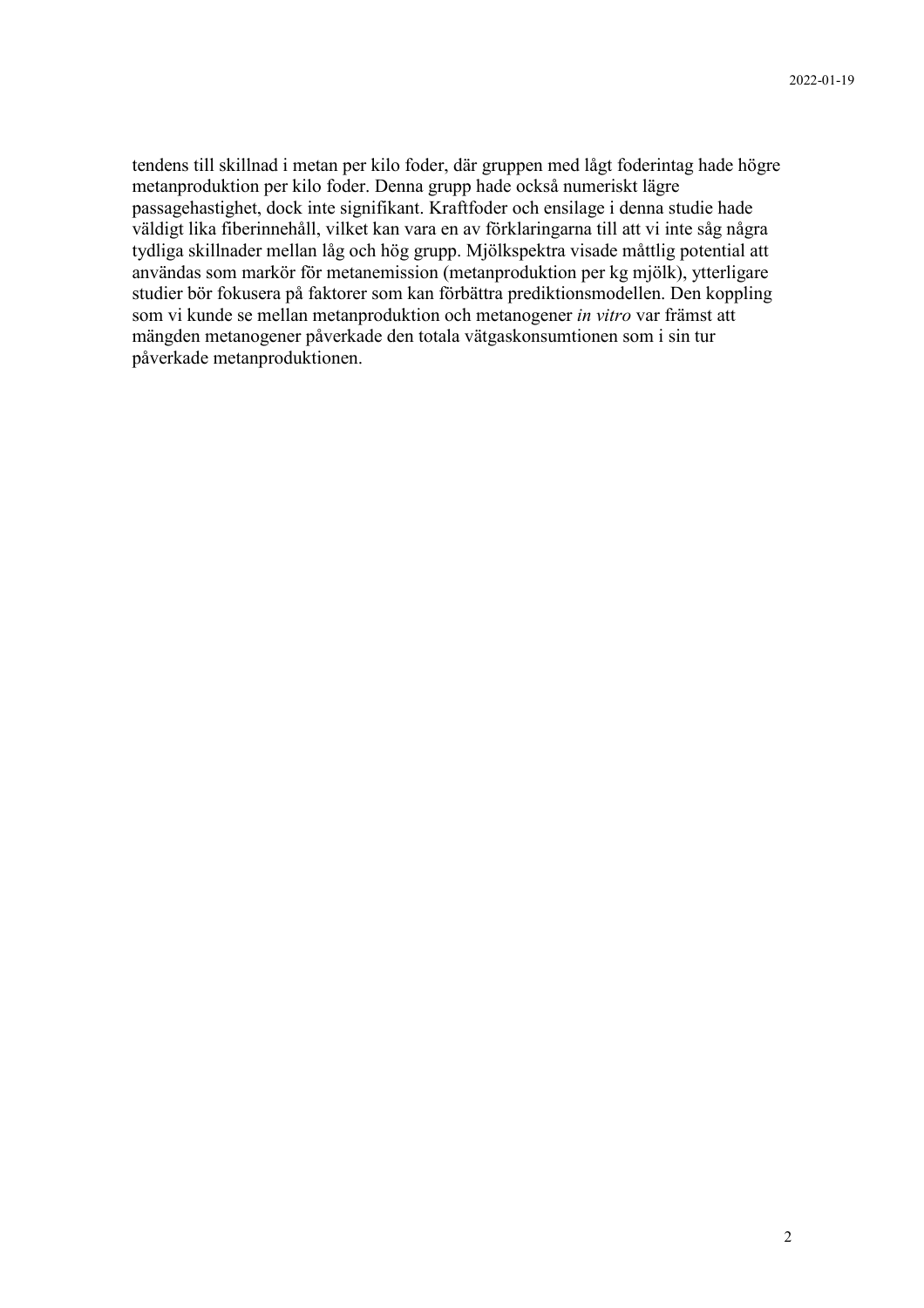# **Del 2: Rapporten (max 10 sidor)**

## **Introduction**

Increased forage proportion in relation to concentrate in the diet to dairy cows is positive for animal health and can bring economic benefits for the farmer. However, the forage intake capacity differ between individual cows, partly due to individual differences in size, age, lactation stage, body weight and body condition and also due to diet composition (Patel, 2012; Allen, 2021). Other possible, but less studied contributing parameters, are plausible differences in passage rate, rumen microbial community composition and/or diversity, which in turn can impact the feed utilization. The diet and feed intake are also major factors affecting methane (CH4) production, representing important source of anthropogenic CH4 emissions and loss of energy for the cow (Johnson and Johnson 1995), however also with large individual variation among cows (Pinares-Patiño et al., 2013; Jami and Mizhrai 2012; Patel, 2012; Danielsson, 2016). The mechanisms causing individual variation is still unclear, in spite of tremendous research effort the last decade to find mitigation strategies. The difference between animals may be caused by differences in the microbial composition and activity in the rumen, which in turn will influence the digestion of the feed (Jami and Mizhrai 2012). Ruminants harbour a large number of microbes with the capacity to convert fiber rich feeds while forming products such as volatile fatty acids (VFA), hydrogen (H<sub>2</sub>) and carbon dioxide (CO<sub>2</sub>) (Hook *et al.*, 2010). CH<sub>4</sub> is produced further on produced by methanogens (Archaea), by reduction of  $CO<sub>2</sub>$  by  $H<sub>2</sub>$ .

The dominating CH4 producer in the rumen is genus *Methanobrevibacter* (Joblin et al., 1999; Henderson et al., 2015), with *Methanobrevibacter gottschalkii* and *Methanobrevibacter ruminantium* proposed to be the main species influencing levels of CH4 production, with a higher production in cow with a relatively higher abundance of M. *gottschalkii* versus *M ruminantium* (Shi *et al.,* 2015; Danielsson *et al.,* 2017).The reason is believed to be related to a difference between these two species to utilize hydrogen, which will impact on both the overall fermentation in the rumen as well as the level of CH4 production (Leahy et al., 2010). The difference in methanogenic composition and abundance seems to be caused by differences in individual cows rather than diet, but at present the underlying cause for this difference has not been revealed.

For any strategy to reduce CH4 production on individual- or farm level, accurate measurements or estimations of CH4 are needed. Recently several new methods have been developed, such as spot sampling, flux and lasergun, which enable measurements on large number of individual animals and at lower cost compared with more commonly used methods e.g. respiration chambers (Madsen et al. 2010; Garnsworthy et al. 2012 and Huhtanen et al. 2015). However use of these methods on commercial farms is not yet suitable, due to high cost and work effort and development of an easily measured proxy of CH4 emissions is still essential. As most Swedish dairy cows are included in the milk recording scheme, data from routine milk analysis (mid-infrared spectra, MIRS) is of interest as a potentially powerful and low-cost tool to estimate individual cow methane production.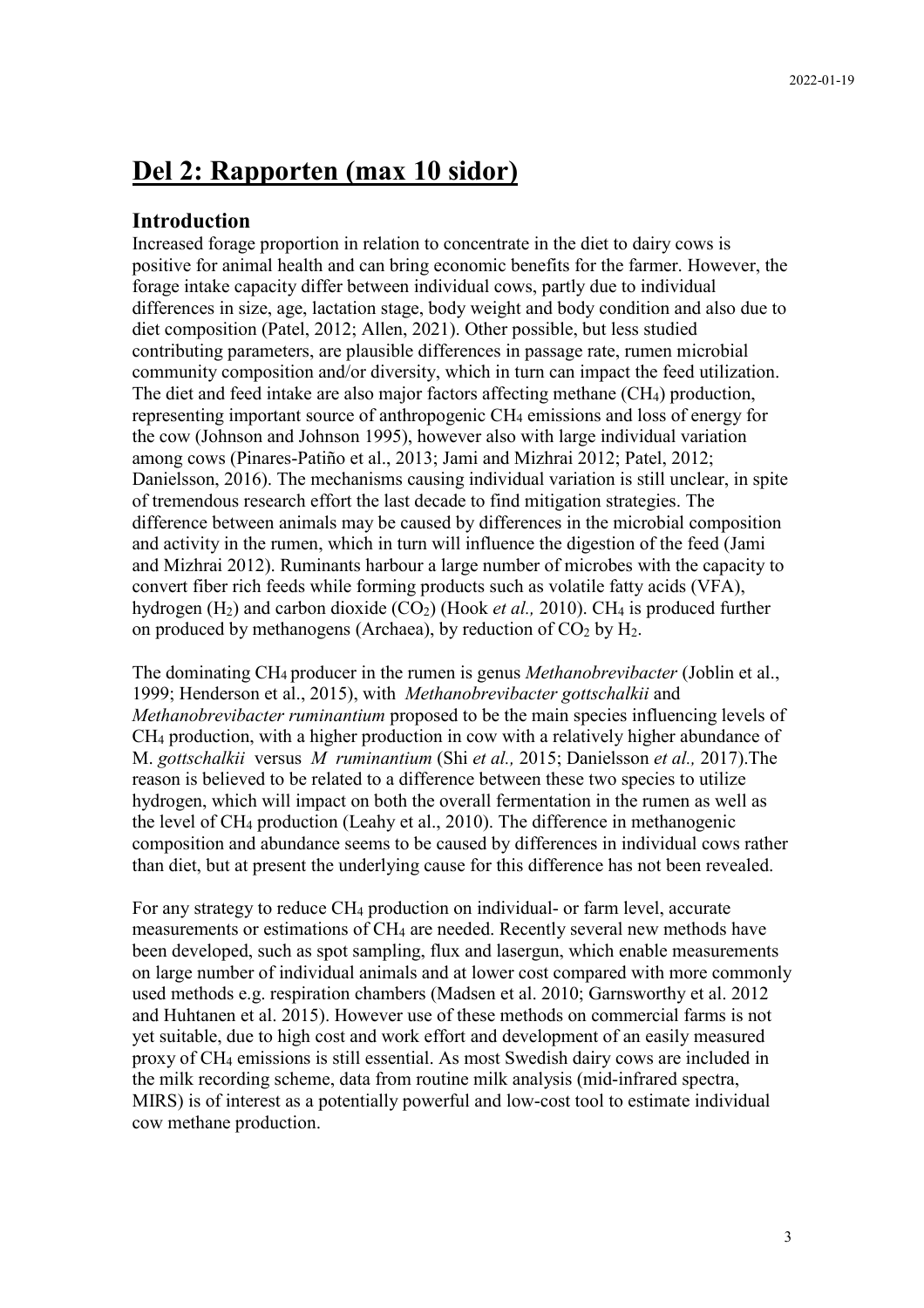## *Overall objective and aims*

The main objective of the proposed project was to investigate connections between forage intake capacity, passage rate of the digesta and  $CH_4$  emissions in dairy cows. The specific aim was to investigate whether the rumen microbiota and CH<sub>4</sub> formation is linked to the feed retention time and the digestibility of roughage, e.g. if cows with a high capacity to eat large amounts of forage has a different microflora and retention time in the rumen compared to cows with low forage intake capacity. An additional aim was also to investigate the possibility to predict CH<sub>4</sub> production from milk spectra.

*Our hypothesis* was that differences in forage intake capacity results in variations in CH4 production, and that these differences can be explained by different passage rates, feed digestion and microbial community structure, which most likely are interlinked.

## **Material and methods**

## *Animals, experimental design and housing*

The present project was a part of a previously published study by Karlsson et al. (2020), (project number O-15-20-337) where forage intake capacity (FIC) was studied at the Swedish University of Agricultural Sciences at Lövsta, Uppsala, Sweden. In total, 37 dairy cows (Holstein (HO) and Swedish Red breed (SR)) were included in the FIC study over one full lactation period. Cows were randomly divided into two treatment groups fed two different levels of concentrates and forage *ad libitum*. All cows were housed in a free-stall barn with an automatic milking system (DeLaval VMS<sup>TM</sup>; DeLaval, Tumba, Sweden); milk yield was recorded during all milkings. Roughage intake was registered at each feeding occasion (BioControl, Rakkestad, Norway) and concentrates were individually fed in concentrate feeders evenly throughout the day. The details of experimental design, feed formulation, chemical composition, and the main findings related to milk production, energy balance, feed efficiency, and fertility can be found in Karlsson et al. (2020).

## **Passage rate study**

Passage rate/mean retention time (MRT) study included 26 cows (11 HO and 15 SR) in mid lactation (median lactation week = 15 (range 12 to 18)), when cows had a fix concentrate allowance of 5.25 (low) and 10.5 kg DM (high) respectively. Cows were selected based on their FIC (forage dry matter intake (DMI) per kg bodyweight (BW)) the weeks in prior to the sampling week. Seven of the selected cows had a high concentrate diet (HCD), these were included as a control for conventional levels of concentrate, and 19 of the selected cows had a low concentrate diet (LCD). The passage rate study periods took place during seven days at four different sessions, in May, June, August and October in year 2017. Each cow was included in one study session only.

## *Milk Yield, Feed Intake and Body Weight*

Milk and feed consumption data were collected during sampling periods and summarized into one average value per cow. The cows were automatically weighed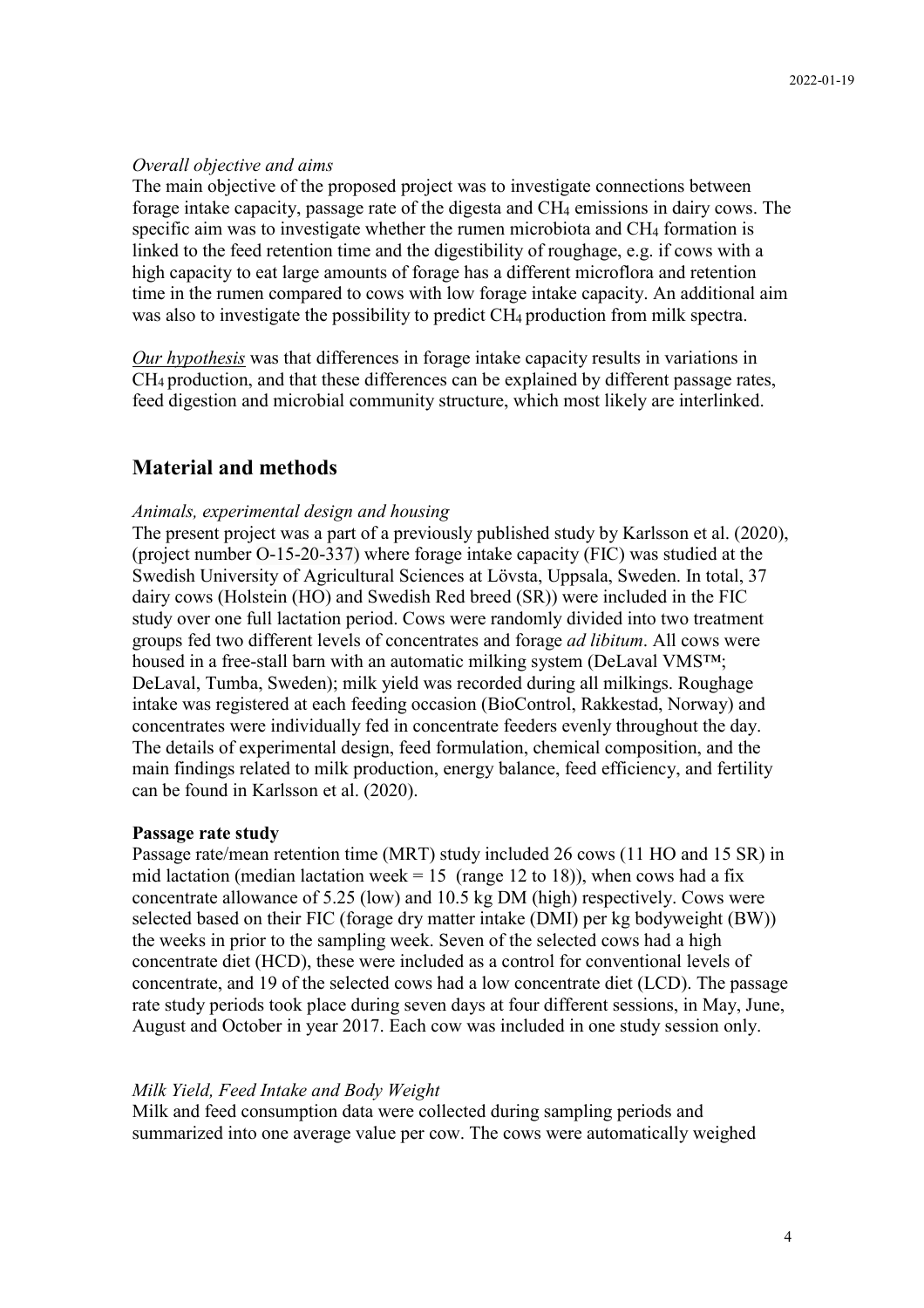every time they passed through the sorting gate when leaving the feeding area, and body weight was recorded (AWS100, DeLaval International AB, Tumba Sweden) and summarized into one average value per cow per period.

#### *Measurements and Sample Collection*

Retention time of the feed in the total gastrointestinal tract (total mean retention time, TMRT) was measured with chromium (Cr) bound to neutral detergent fiber (**NDF**) in roughage as a marker (Udén et al., 1980). Cows were given a dose of feed containing 2 g of Cr. Faeces were then collected 20 times during 164 h. The samples were freeze dried for 72 hours and ground to pass through a 1 mm sieve and then sent for analysis to ALS Global (Luleå, Sweden). The analysis was performed by inductively coupled plasma mass spectrometry (ICP-SFMS). Cr-concentrations were then related to the sampling time and fitted to a curve with equation according to Udén and Sutton (1994) using Excel Solver, estimating TMRT. Passage rate was calculated as the inversion on TMRT (1/TMRT).

Methane released by eructation were measured using an infrared technique (Guardian Plus; Edinburgh Instruments Ltd., Livingston, UK), and eructation data (peak area and frequency) were used to calculate individual daily means for  $CH_4$  emission as described in Garnsworthy et al. (2012). Methane concentrations in air was recorded at each milking for all 37 cows and collected between April 2017 and May 2018. On average, 2.2 readings per animal per day were used.

Rumen fluid was collected through a stomach tube (Geishauser, 1993), from all cows once in each sampling period and frozen at -20 $\degree$  C until further analysis. VFA was analyzed by HPLC, previously described by Westerholm et al. (2010). DNA was extracted from rumen fluid samples using 300 μL sample and the FastDNA® Spin kit for soil (MP Biomedicals, LLC). The V4 regions of 16S rRNA gene were amplified. The amplicon library was sequenced on an Illumina HiSeq 2500 platform. To further investigate the correlation between CH4 production and certain group of *Methanobrevibacter* species, specific primers were developed and designed within this project to target *M. gottschalkii* primerpair Mgott\_454F (GGCAGCTCTAGTGGTAGCAG)/Mgott\_670R GCAGAACCGTTCCAGTCAGA) and *M. ruminantium*, primerpair¨: MrumF (AGATTCTCCGGAATGCTGG) /Mrum\_R (GTATTCACCGCGCGATTGTG) quantified by real-time qPCR. The setup was the same as in Danielsson et al., 2017, with the difference in amplification temperature;but 70 °C

#### **Rumen evacuation study**

for *M. ruminantium* and 68 °C for *M. Gottschalkii.*

To evaluate the marker method used in passage rate/MRT study, ruminal evacuations, which is considered a reliable method to measure passage rate (Huhtanen *et al.,* 2008; Volden & Larsen 2011), were performed on four cannulated cows. The evaluation study included complete ruminal evacuations at three occasions per cow, followed by a separate marker method study with faecal samplings, identical to the above presented marker method study. The rumen cannulated cows were in the same loose housing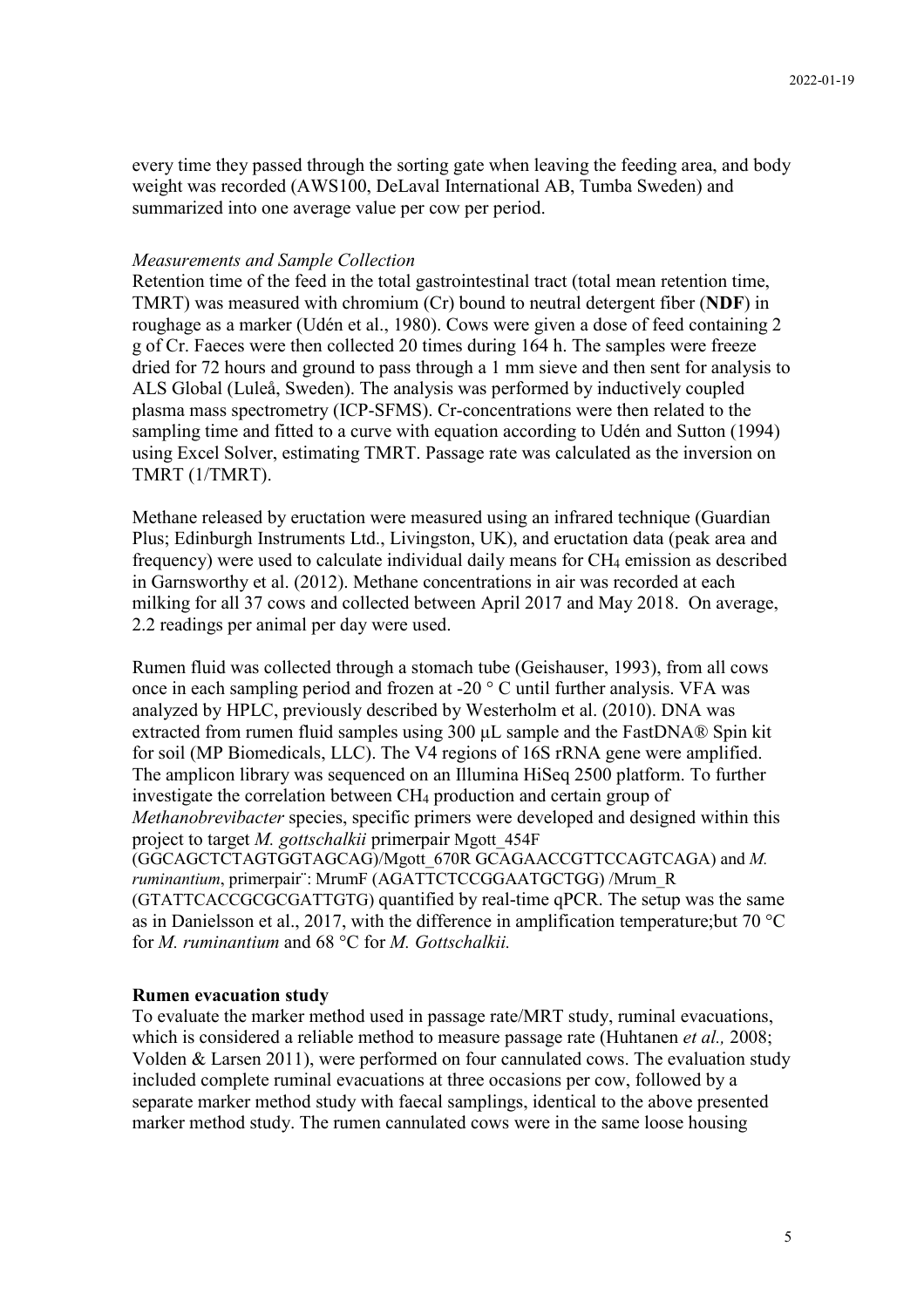system as the cows in the marker method study and were offered the low concentrate diet. The cows had a 12-day adaption period to the feeding and housing system before the sampling collection started. Passage rate from the rumen evacuations and MRT from Cr-marker method, on all cows, was further compared with ruminal passage rate of forage fiber NDF predicted by the Nordic feed evaluation system NorFor (Volden and Larsen, 2011; Åkerlind and Nielsen, 2019; FRC revision 2.06).

#### **Milk spectra study**

The milk spectra study included all 37 cows described in Karlsson et al. (2020) and the aim was to evaluate milk spectra as a proxy for CH4 production. Milk samples were taken fortnightly from every milking during 24 h, preserved with bronopol, and analyzed within 3 days using MIR spectra (CombiScope FTIR 300 HP, Delta Instruments B. V., Drachten, the Netherlands). Each full MIR spectra data consisted of 935 variables or wavenumbers ranging from 397.307 to  $4000.071$  cm<sup>-1</sup>. Subsequently, the mean CH<sub>4</sub> production ( $g$ /day) and intensity ( $g$ /kg milk yield) data were averaged into one value per two weeks to match with MIR spectra data. In total, after the preprocessing (averaged fortnightly and merged), there were 1438 records, approximately  $n= 38$  (SD= 3.4) of records per animal, that were generated for further data analysis. Methane data were averaged over two-week periods corresponding to the collected milk samples. Methane predictions were established and expressed in  $CH_4$ production ( $g$ /day) and CH4intensity (g/kg milk yield). Partial least squares regression was used to develop models for the CH4 prediction.

#### **In vitro study on specific methanogens**

Methanogenic species known to be dominating in rumen, e g *Methanobrevibacter gottschalkii, M. Ruminantium, M. Olleyae, M. Thaueri, M. Smithii and M. millerae* were ordered from the culture collection DSMZ (www.dsmz.de). The obtained cultures were inoculated to medium recommended by DSMZ. This medium contains rumen fluid and/or sludge fluid and several treatments, such as repeated autoclaving and sterile filtering of the medium were applied, to sterilize the medium, but still contaminating bacteria were continuously present. Thus, as an alternative, anaerobic medium already used as a standard in the lab (Westerholm et al., 2012) were also used. This medium was more defined and could be sterilized without problem. Another complication with the set-up of this experiment was that the obtained cultures from DSMZ were very low in concentration and the cells were not possible to culture. The strains were re-ordered but also DMSZ had problems why the delivery took long time and still the cell density was low and the cells did not grow. To circumvent the problem of growing the methanogenic species in pure culture we instead set up a study with rumen fluid. Rumen fluid samples were initially collected from five cannulated cows and were analyzed for presence and abundance of *M. gottschalkii,* and *M. ruminantium*, previously shown to correlate with CH4 production (Danielsson et al., 2017, Shi et al., 2014). Based on this initial screening we selected two cows showing the largest difference in abundance of these two methanogenic species. Rumen fluid were again collected and aliquots (50 mL) were divided in to 309 ml serum bottles during flushing with  $N_2$ . For each cow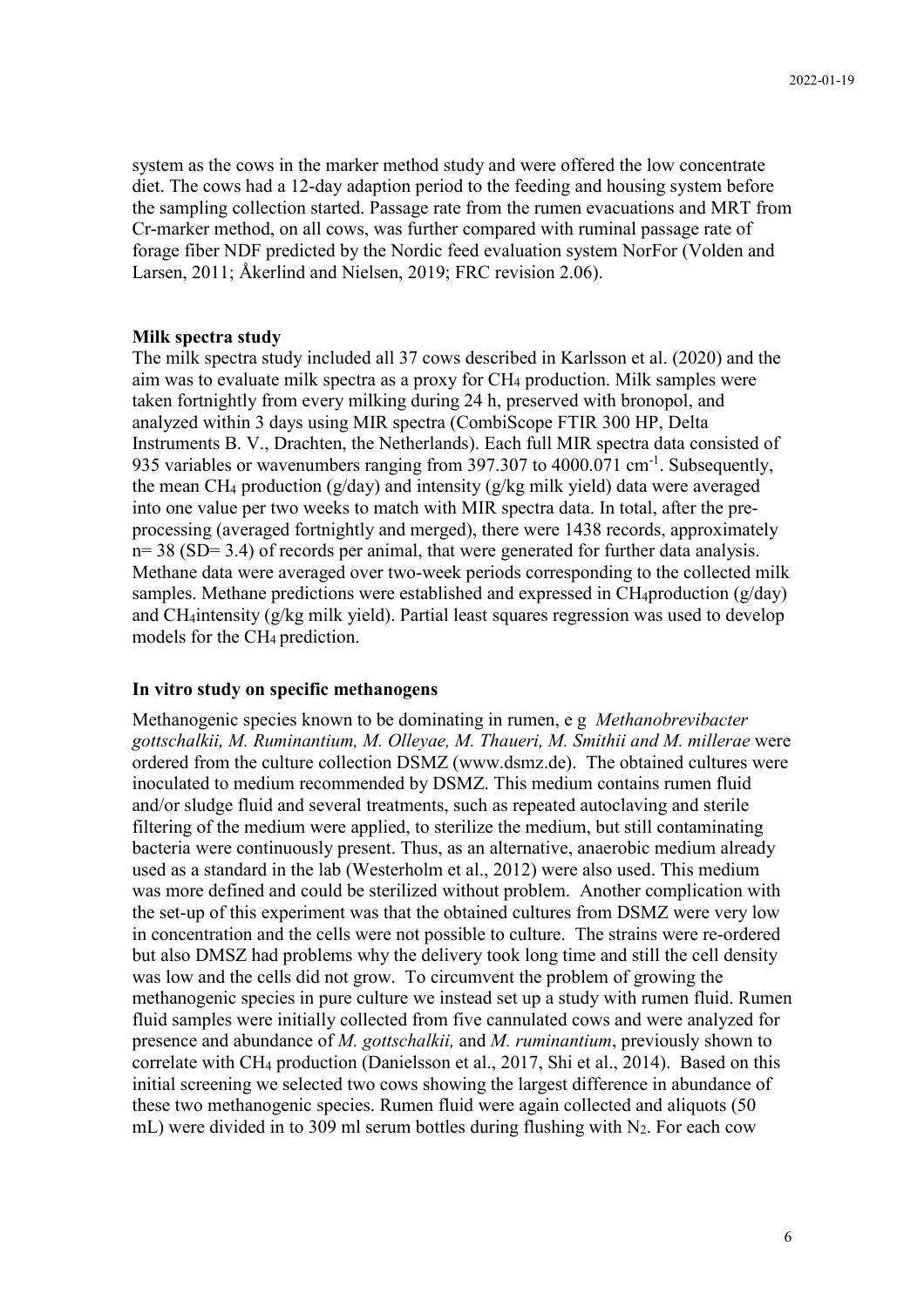triplicate bottles with different treatments were set up: control without addition of hydrogen, addition of  $H_2$  corresponding to 0,2 atm, addition of  $H_2$  corresponding to 0,8 atm. The bottles were incubated for 14 days at  $37^{\circ}$ C without shaking and gas and liquid samples were taken at regular basis for analyses of CH<sub>4</sub>, H<sub>2</sub> and VFA. CH<sub>4</sub> and VFA were analysed by GC and HPLC according to previously described methods (Neubeck et al., 2016; Westerholm et al., 2010). H2 was analysed by PP1 peak performer (Neubeck et al., 2016) The abundance of the different *Methanobrevibacter* species was analyzed by qPCR analysis.

#### **Statistical Analyses**

#### *Passage rate/MRT study*

After all study periods were completed, ten cows with the lowest (L-FIC) and ten with the highest forage intake capacity (H-FIC) were selected. Both groups, L-FIC and H-FIC, included seven cows from the LCD group and three from the HCD group. Statistical analyses were performed with SAS (SAS 9.3 Institute Inc., Cary, NC, 2008). Proc MEANS were used for means, min and max values within treatment group. When analysing the differences between groups to the MIXED procedure by using the model:

> $Y_{ijkl}$  = FICgroup<sub>i</sub> + Treatment<sub>i</sub> + Period<sub>k</sub> + (FICgroup× Period)<sub>ik</sub> + (Treatment×Period)*jk* + *eijkl*

with fixed effect of FICgroup ( $I = 2$ ), treatment group ( $I = 2$ ) and period ( $I = 4$ )  $e_{ijk}$  is the random error. Least square means were calculated using LSMEANS/PDIFF. All effects were declared significant at *P<*0.05. When there was no effect of interaction, interaction was removed from the model.

Principal coordinate analysis (PCoA) was performed in order to find clustering patterns among the samples. The PCoA was based on Bray Curtis distance metrics and analyzed using the PAST software (http://folk.uio.no/ohammer/past/) of clustering patterns was confirmed by a distance-based non parametric MANOVA (Bray Curtis distance, PAST software).

#### *Milk spectra study*

ChemoSpec v5.3.2 package (Hanson, 2015) in R was used for pre-processing, visualization, and variable selections. The MIR spectra data were pre-processed according to the default suggestions by the package. Calibration models were developed using Partial Least Square and Principal Component Regression (pls) v2.7-3 package (Wehrens and Mevik, 2007) in R software. The calibration models were developed with a training dataset predicting CH<sub>4</sub> production computed as  $g/day$  as well as  $g/kg$  milk yield. The training dataset consisted of 30 animals (9 HO, 21 SR) which comprised approximately 533 data lines. The validation of the calibration models was computed using the external dataset (test dataset) that consisted of seven cow's data (2 HO, 5 SR)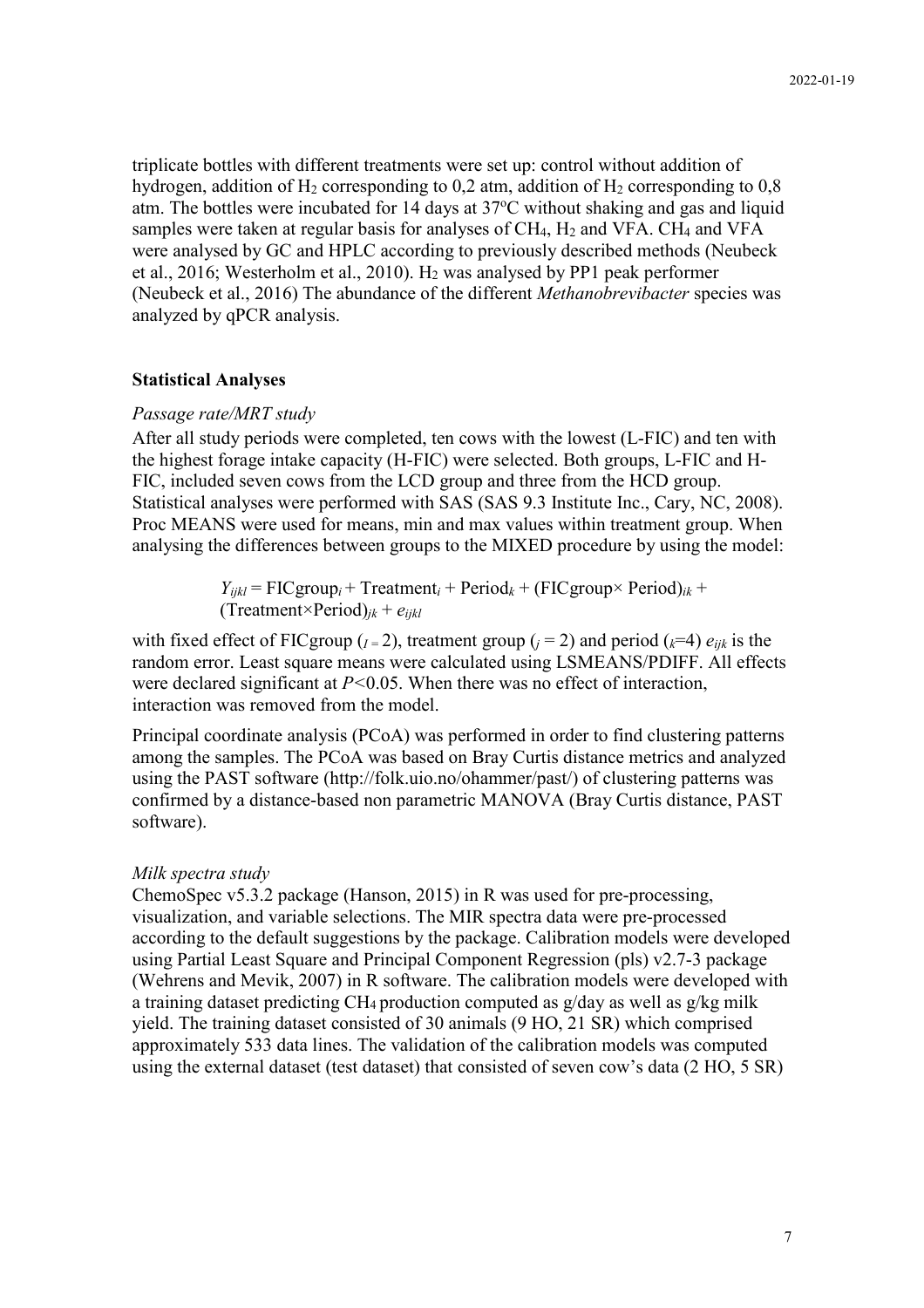## **Results and discussion**

In the present study, we attempted to identify the individual differences between cows with different forage intake capacity, including both effect on passage rate of the feed, digestibility, CH4 production and further the link to the microbial composition in the rumen.

#### *Passage rate/MRT and rumen evacuation study*

The FIC value for L-FIC and H-FIC groups was  $0.023 \pm 0.001$  and  $0.028 \pm 0.001$  kg DMI/kg BW (least square mean  $\pm$  standard error), the difference in FIC was significant  $(P < 0.001)$  between groups. Body weight did not differ between the FIC groups but there was a tendency of difference  $(P=0.057)$  in total DMI between FIC groups (Table 1) average intake for L-FIC group H-FIC group was  $24.4 \pm 0.93$  and  $27.1 \pm 0.90$  kg of dry matter (DM), respectively. Energy corrected milk (ECM) production or for ECM per kilo DMI there were no different. Neither any of the digestibility (organic matter or dry matter) parameters nor fermentation pattern of the VFAs in rumen were different. No difference was observed in  $CH_4$  production,  $g/day$ , but there was a tendency  $(P=0.088)$  observed for higher CH<sub>4</sub> production per DMI, g/kg, in the L-FIC group. To further explore whether the different FIC groups were related to the microbial community structure, a PCoA was performed on the bacterial composition at operational taxonomic unit (OTU) level (figure 1). This analysis exposed two separated clusters ( $P = 0.0104$ ). The main difference at OTU level were related to different *Prevotella spp*. Relative abundance of *Prevotella* showed a tendency (P=0.084, SEM 0.024) to higher relative abundance in H-FIC compared to L-FIC (36.0  $\pm$  1.29% v.s.  $33.3 \pm 1.93\%$ ). Mean retention time was numerical lower (48.6  $\pm$  2.29 h) in H-FIC group compared to L-FIC group  $(53.4 \pm 2.39 \text{ h})$ , but there was no statistical difference. The numerical shorter retention time in H-FIC group related to higher feed intake is in line with others findings (Huhtanen and Jakkola, 1993). Longer retention time for forage compared to concentrate has also been observed previously (Colucci *et al*., 1990). An increased forage:concentrate ratio increases rumen retention time, but this seems to be more prevalent at low feed intake levels (Colucci *et al*., 1990; Huhtanen and Jaakkola, 1993). In our study it could have been expected that increased forage intake should have increased the total fibre content of the diet, but the by-product concentrate used in this study had a NDF concentration quite similar to the forage NDF,  $364 \pm 9.73$  and  $453 \pm 8.91$  g/kg DM, respectively.

The four cannulated cows included in the study for validation of the Cr-method had a very narrow range of ruminal passage rate in percent per hour among cows, see figure 2, thus making the validation of the marker estimation of passage rate rather weak, Anyhow, the ranking was similar with both methods. Observed values were also compared to values predicted by the NorFor model,that is based on body weight and NDF intake. Passage rate predicted by NorFor was on average 2.26 % per hour, and observed passage rate (1/TMRT) average was 1.97 % per hour The range in forage NDF passage rate predicted by NorFor (2.01-2.54 % per hour) was lower compared to the range based on Cr-marker (1.56 - 2.64 % per h), indicating that there are individual differences that are not accounted for in the NorFor model.. Even though there were a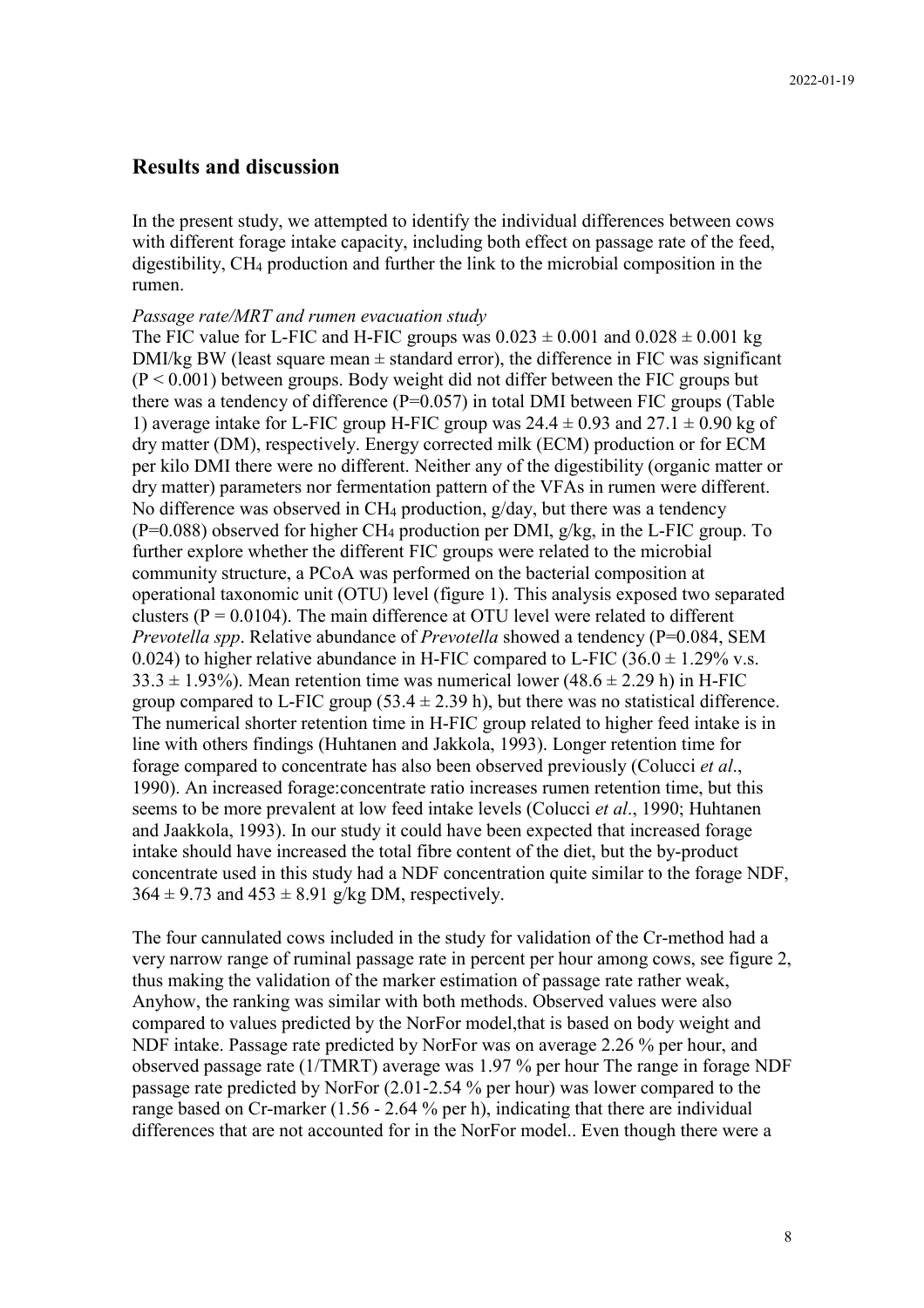broader span in the observed values by Cr-method, the difference between FIC groups were still too small to be significant.

|                                        |                   |                          |                     | P-value,  |                    |
|----------------------------------------|-------------------|--------------------------|---------------------|-----------|--------------------|
|                                        | L-FIC<br>$(n=10)$ | <b>H-FIC</b><br>$(n=10)$ | SEM <sup>1</sup>    | FIC group | Conc.<br>allowance |
| Dry matter intake (DMI), kg/d          | 24.1              | 27.6                     | 1.33                | 0.057     | 0.262              |
| Milk yield $(ECM2)$ , kg/d             | 36.4              | 39.4                     | 2.76                | 0.304     | 0.025              |
| ECM/DMI, kg/kg                         | 1.49              | 1.46                     | 0.11                | 0.749     | 0.139              |
| Body weight (BW), kg                   | 705.2             | 702.6                    | 35.57               | 0.941     | 0.863              |
| Forage DMI/BW, kg/kg                   | 0.024             | 0.028                    | 0.0009              | 0.001     | < 0.001            |
| Retention time (TMRT) <sup>4</sup> , h | 53.4              | 48.6                     | 3.40                | 0.186     | 0.887              |
| OM digestibility, %                    | 71.1              | 69.7                     | 3.07                | 0.662     | 0.781              |
| DM digestibility, %                    | 69.9              | 68.5                     | 3.11                | 0.652     | 0.741              |
| CH <sub>4</sub> , g/day                | 441               | 441                      | 30.1                | 0.986     | 0.367              |
| CH <sub>4</sub> /DMI,g/kg              | 18.3              | 16.2                     | 1.17                | 0.088     | 0.076              |
| CH <sub>4</sub> /ECM, g/kg             | 11.5              | 11.4                     | 1.21                | 0.982     | 0.001              |
| VFA, total, mmol/l                     | 101.1             | 98.1                     | 7.59                | 0.701     | 0.735              |
| Acetate, mol/100 mol VFA               | 67.6              | 67.7                     | 0.66                | 0.974     | 0.106              |
| Propionate mol/100 mol VFA             | 17.5              | 17.9                     | 0.50                | 0.458     | 0.998              |
| Butyrate, mol/100 mol VFA              | 11.3              | 10.8                     | 0.44                | 0.310     | 0.023              |
| No. of copies/mL                       |                   |                          |                     |           |                    |
| M. ruminantium                         | $1.6 \times 10^5$ | $2.8 \times 10^5$        | $2.0 \times 10^5$   | 0.302     | 0.062              |
| M. gottschalkii                        | $1.6 \times 10^6$ | $7.0 \times 10^5$        | $8.9 \times 10^{5}$ | 0.307     | 0.343              |

**Table 1.** Intake, milk production, digestibility of feed organic matter (OM) and dry matter (DM), methane (CH4) production, rumen volatile fatty acid (VFA) concentration and no. of copies of different methanogens for cows with low or high forage intake capacity (L-FIC, H-FIC), n=number of cows.

1SEM - Standard error of mean

2TMRT – total mean retention time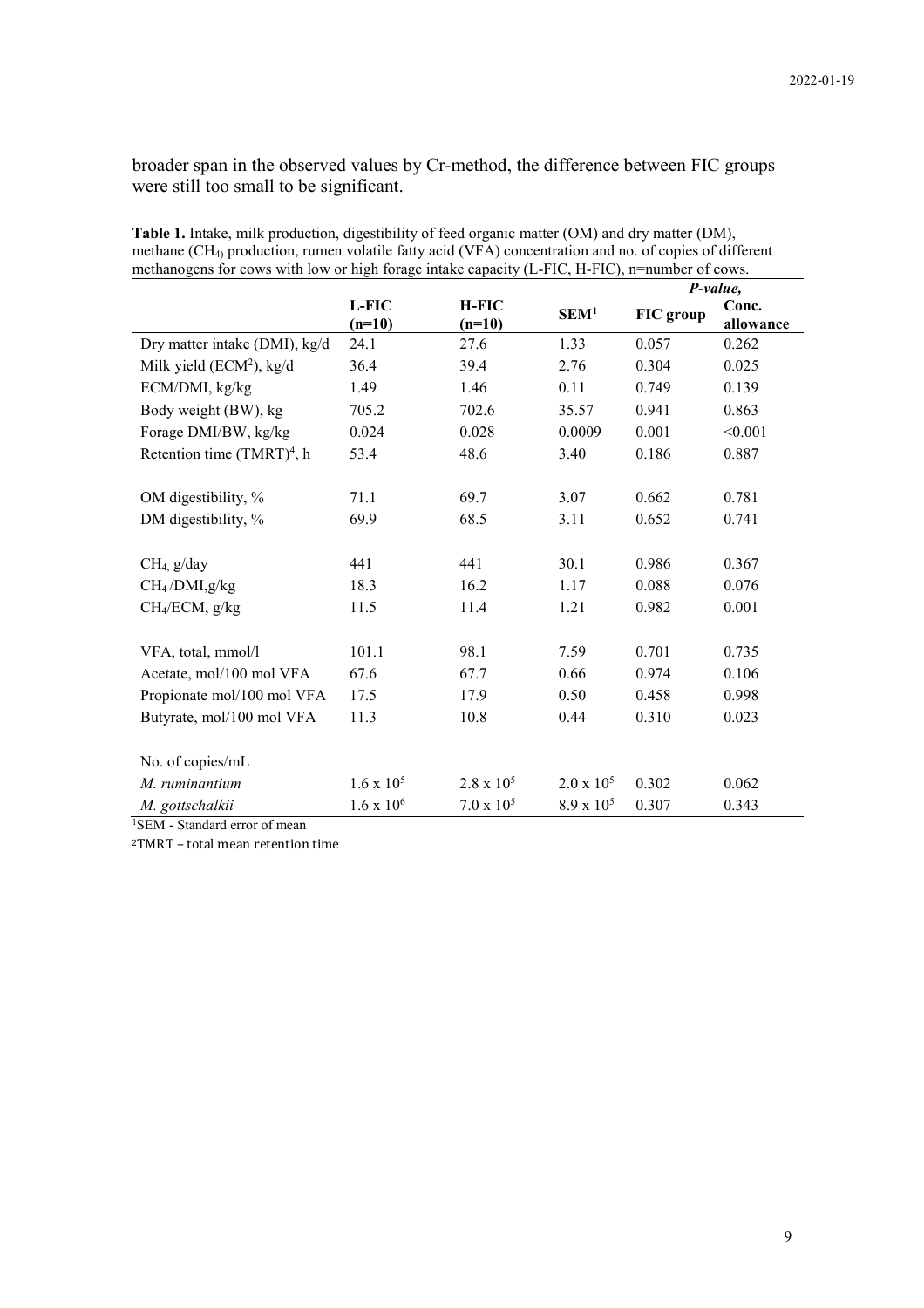

Coordinate 1 - 28.6 %

**Figure 1.** Principal coordinate analysis (PCoA) defining the relationship between samples based on the bacteria operational taxonomic unit (OTU) level. Colours represent different forage intake capacity (FIC), kilo dry matter intake per kilo bodyweight, groups: green= high FIC, n=10 cows, and yellow =  $low$  FIC,  $n=10$  cows. Axis describe percentage of variance.



**Figure 2**. Comparison of observed rumen passage rate measured by the rumen evacuation method (yellow dots, kp iNDF ), passage rate of indigestible NDF through total tract calculated as the inverse of TMRT (grey dots,(orange dots cannulated cows) 1/TMRT) and predicted particle passage rate of NDF in forage by NorFor model (blue dots, r\_kpNDFf).

## *Milk spectra study*

To evaluate the ability of using milk spectra as a proxy for CH4 production, partial least squares regression was used to develop models for the prediction of CH4. The coefficient of determination  $(R^2)$  of the validation datasets was low (0.08-0.33) in the models with CH4 production. Methane intensity (g CH4 per kilo milk yield) showed a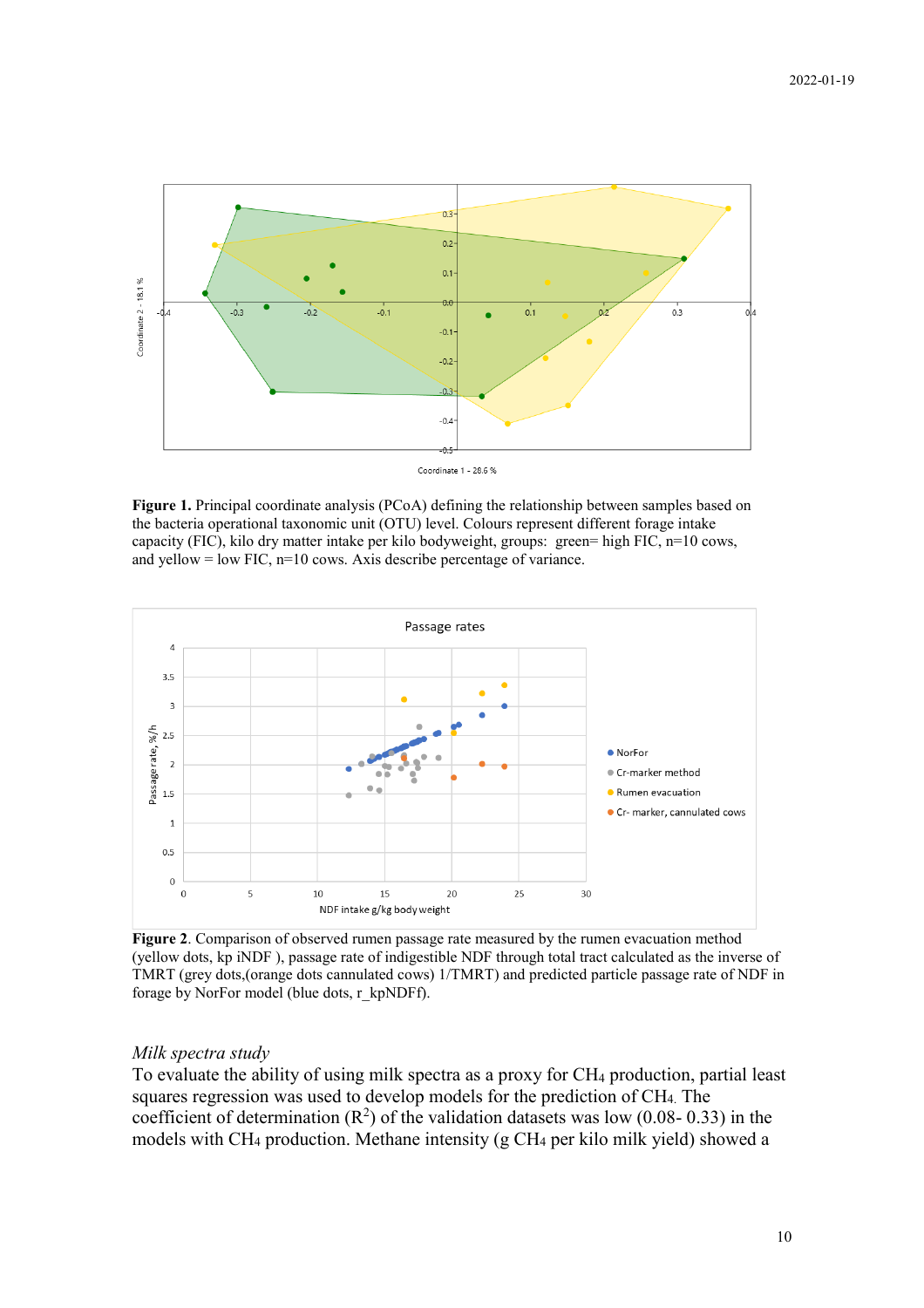more stable and moderate  $R^2$  (0.26-0.34) in the validation model (table 2). Several factors might contribute to the low and moderate prediction. One of the possibilities is the variations in the measurement of  $CH_4$  production itself. There are several different techniques in measuring CH4 production and the variation in accuracy among the methods is quite high. In general, the choice is between high accuracy in CH4 production measurements from few animals, and/or CH4 measurements in many animals, by techniques measuring at certain spots, with a higher random error compared with the respiration chamber technique (Garnsworthy et al., 2019).

Table 2. Partial Least Square results with number of optimum factors, coefficient of determination (R<sup>2</sup>) for calibration model and validation dataset, root mean square error for calibration and prediction between predicted and actual observations of CH<sub>4</sub> intensity, g/kg milk yield, using different predictors.

| <b>Predictors</b>           | $\mathbf{R}^2$ calibration | $\mathbf{R}^2$ validation | <b>RMSEP</b> |
|-----------------------------|----------------------------|---------------------------|--------------|
| MIR.                        | 0.638                      | 0.269                     | 3.507        |
| $MIR +$ Lact stage          | 0.648                      | 0.275                     | 3.491        |
| $MIR +$ Lact stage + season | 0.654                      | 0.274                     | 3.495        |

MIR: 576 wavenumbers from mid-infra-red spectra; RMSEP: root mean square error of prediction; Lact stage: Lactation stage.

*In vitro study on specific methanogens* qPCR analyses of rumen fluid from the two selected cows showed lower abundance of *M. gottschalkii* for cow 1 as compared to cow 2, with 5.8 x  $10^3$  and 3.2 x  $10^4$  copies/mL, respectively. It was also lower abundance of *M. ruminantium* for cow 1 compared to cow 2, 7.7  $\times 10^3$  and 1.2  $\times 10^4$ copies/mL, respectively. Moreover, rumen fluid from cow 2 had a higher *M. Ruminantium:M.gottshalkii* ratio compared to cow 1, 2.6 v.s. 1.3. The H<sub>2</sub> incubation test showed a comparably higher consumption rate for rumen fluid from cow 2, particularly at the lower hydrogen level (0.2 atm). Rumen fluid from cow 2 had also a slightly higher CH4 production, which were in concordance with the higher abundance of the analysed methanogens.

## **Conclusions**

The hypothesis of this study was that differences in forage intake (kg/kg BW) could be explained by variations in passage rate and feed digestion which would have an impact on the microbial community structure and methane production. This hypothesis could not be confirmed as no clear relations among on the measured parameters, which could partly have been caused by the lack of variation in NDF concentration in the diets.The difference in forage intake (kg DM/kg BW) between groups gave only a numerically lower mean retention time in cows with higher forage intake and no difference was observed in for methane production, VFA patterns or abundance of methanogenic archaea. However, a difference in microbial community pattern was observed between FIC-groups, mainly related to different *Prevotella* species. Milk MIRS showed moderate potential to be used as predictor for methane emission (CH4 per kg milk), but further studies should focus on factors to improve the prediction model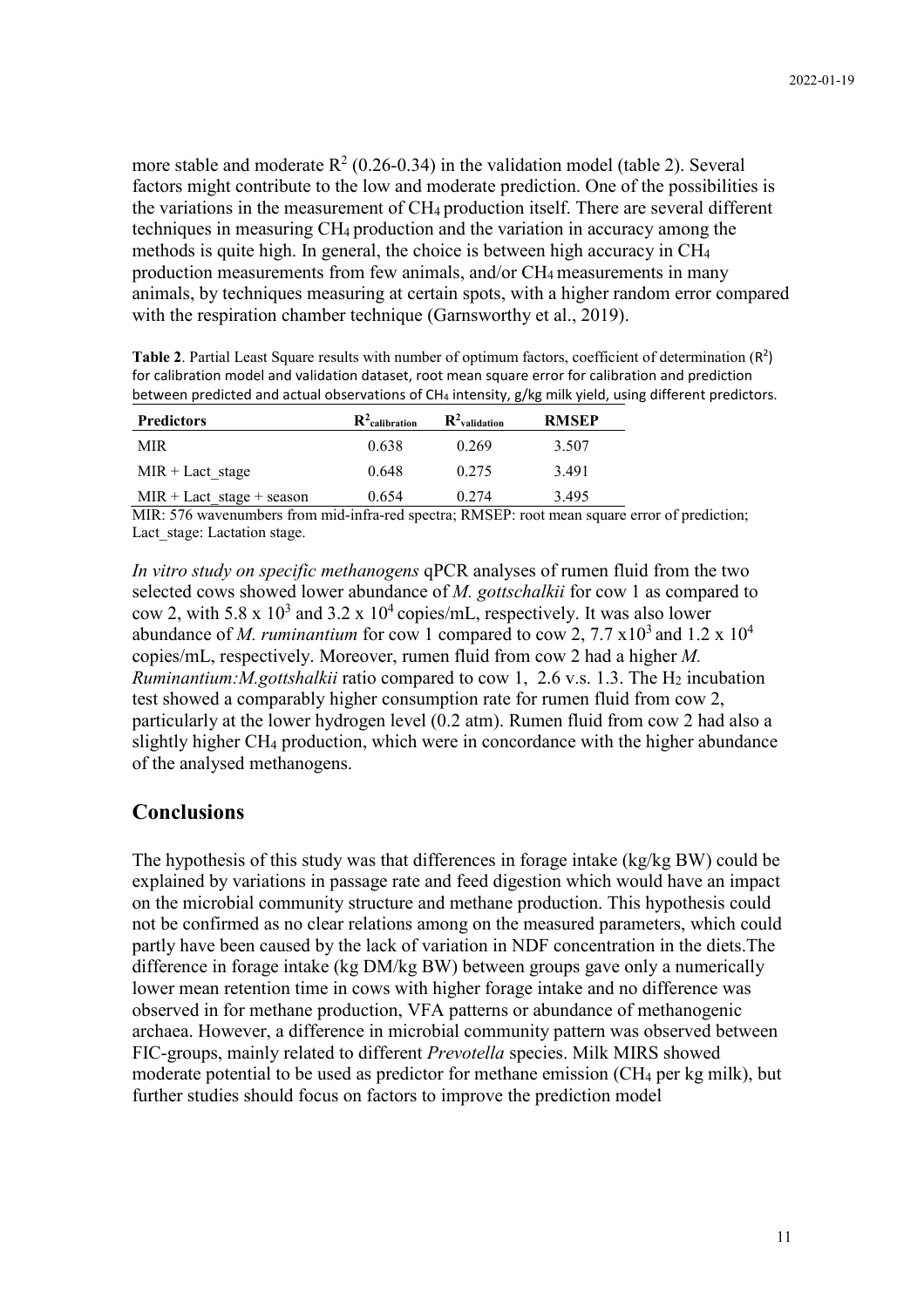#### **Benefit for the industry and recommendations**

Today it is not possible to fully understand what parameters that cause the observed individual variation in CH4 production. In this study, the difference between high and low forage intake capacity groups was too small in combination with a high random variation in measured parameters to get any new explanations for the individual CH4 production. Many of the presently available prediction models for CH4 production are based on feed intake, the main driver for CH4 production, but which is hard to measure out on farms. Other prediction models based on more easily available data like the milk spectra evaluated in this study show moderate prediction ability. It is clearly important to be aware of the degree of explanation in any prediction model especially for selecting cows for breeding purpose on low CH4 production. In this study new primers for specific quantification of the dominant methanogenic species *Methanobrevicabter ruminantium* and *Methanobrevibacter Gottschalkii* were developed and designed, and as these species have been found to be associated with different methane emissions on individual level, this could form a basis for future research and development regarding feed efficiency and greenhouse gas mitigation.

#### **References**

- Allen, M. 2021. Feed intake. 40<sup>th</sup> ADSA Discover conference, NASEM Nutrient Requirement of Dairy Cattle, 30/8-2/9 2021 American Dairy Science Association.
- Colucci, P.E., et al., 1990. *Journal of dairy science*, *73*(8), pp.2143-2156.
- Danielsson, R., et al., 2017. *Frontiers in microbiology*, *8*, p.226.
- Danielsson, R. 2016. PhD thesis Methane production in dairy cows, impact of feed and rumen microbiota.
- Garnsworthy, P.C., et al., 2012. *Journal of dairy science*, *95*(6), pp.3166-3180.
- Garnsworthy, P.C., et al., 2019. *Animals*, *9*(10), p.837.

Henderson, G., et al., 2015. *Scientific reports*, *5*(1), pp.1-15.

- Hook, S.E., et al. 2010. *Archaea*
- Huhtanen, P. and Jaakkola, S., 1993. *Grass and Forage Science*, *48*(2), pp.155-165.
- Huhtanen, P. and Kukkonen, U., 1995. *Animal Feed Science and Technology*, *52*(1-2), pp.141-158.

Huhtanen P, et al., 2015. Journal of Dairy Science 98, 3394–3409.

- Jami, E. and Mizrahi, I., 2012. *PloS one*, *7*(3), p.e33306.
- Joblin, K.N., 1999. *Australian Journal of Agricultural Research*, *50*(8), pp.1307-1314.
- Johnson, K.A. and Johnson, D.E., 1995. *Journal of animal science*, *73*(8), pp.2483-2492.
- Karlsson, J., Lindberg, M., Åkerlind, M. and Holtenius, K., 2020. *Journal of Dairy Science*, *103*(10), pp.8922-8937.
- Leahy, S.C., 2010. *PloS one*, *5*(1), p.e8926.
- Madsen J, et al., 2010 Livestock Science 129, 223–227.
- Neubeck, A., et al., 2016. *PloS one*, *11*(12), p.e0168357.
- Patel. M. 2012. PhD thesis– Effects of increasing proportion of high-quality grass silage in the diet of dairy cows.
- Pinares-Patiño, C.S., et al., *animal*, *7*, pp.316-321.
- Shi, W., et al., 2014. *Genome research*, *24*(9), pp.1517-1525.
- SLF project number O-15-20-337
- Udén, P., et al., 1980. *Journal of the Science of Food and Agriculture*, *31*(7), pp.625-632.
- Volden, H. and Larsen, M., 2011. In *NorFor-The Nordic feed evaluation system* (pp. 59-80). Wageningen Academic Publishers, Wageningen.
- Westerholm, M., et al., 2010. *FEMS microbiology letters*, *309*(1), pp.100-104.
- Westerholm, M., et al., 2012. *Applied and environmental microbiology*, *78*(21), pp.7619-7625.
- Åkerlind, M. and Nielsen, N. I., 2019 P. 109-116. In Proceedings of the  $10<sup>th</sup>$  Nordic Feed Science Conference, Uppsala, Sweden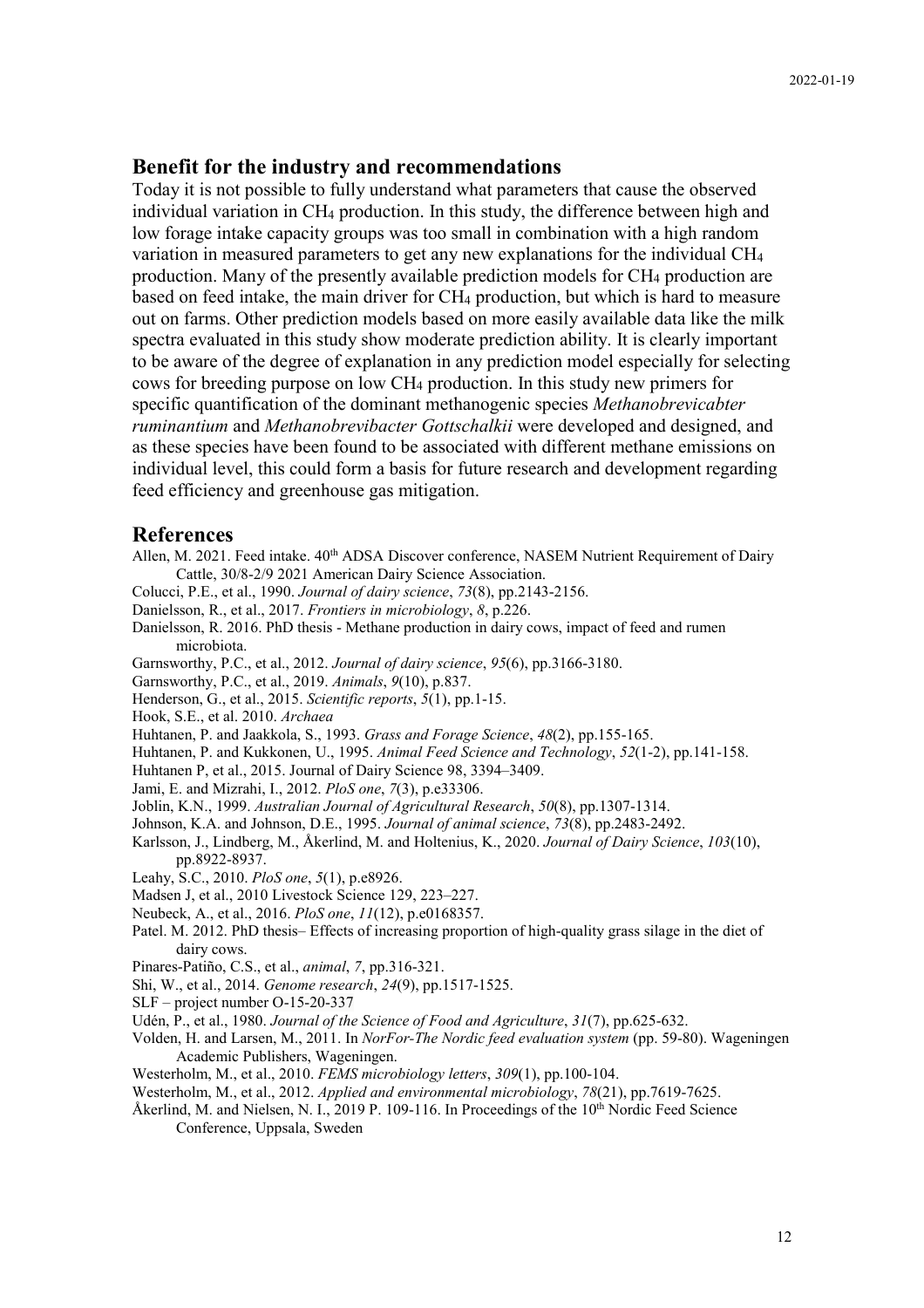# **Del 3: Resultatförmedling**

*Ange resultatförmedling av projektet, inklusive titel, referens, datum, författare/talare, och länk till presentation eller publikation om tillämpligt. Planerade publiceringar (med preliminära titlar) ska ingå i tabellen. Ytterligare rader kan läggas till i tabellen.*

| Vetenskapliga<br>publiceringar  | Mohamad Salleh, S, Danielsson, R, Karlsson, J, & Kronqvist, C. 2022. Predicting dairy cows' methane<br>gas production measured with infra-red sniffer method using milk mid-infrared spectroscopy (Manuscript,<br>to be submitted to Animal January 2022)<br>Karlsson J, Danielsson R, Åkerlind M, & Holtenius K. 2021. Full-lactation performance of multiparous<br>dairy cows with differing residual feed intake. (Submitted Plos One)                                                                                                                                                                                                                                                                                                                                         |
|---------------------------------|-----------------------------------------------------------------------------------------------------------------------------------------------------------------------------------------------------------------------------------------------------------------------------------------------------------------------------------------------------------------------------------------------------------------------------------------------------------------------------------------------------------------------------------------------------------------------------------------------------------------------------------------------------------------------------------------------------------------------------------------------------------------------------------|
| Övriga<br>publiceringar         | Total digesta mean retention time in dairy cows with different abilities to consume large quantities of<br>roughage. Danielsson R, Eklund M, Gonda H, Karlsson J, Kronqvist C & Åkerlind, M. Nordic Feed<br>Science Conference, 2018 (muntlig presentation och skriftlig rapport)<br>Förbättrat foderutnyttjande för mindre metanutsläpp. Danielsson R, Eklund M, Karlsson J, C. Kronqvist<br>C och Åkerlind M. Vallkonferensen 2020 (muntlig presentation och skriftlig rapport)<br>S. Mohamad Salleh, R. Danielsson, C. Kronqvist and J. Karlsson. 2021. Relationship between CH4<br>measured with sniffer method and dry matter intake in dairy cows, 625. 72nd Annual Meeting of the<br>European Federation of Animal Science (oral presentation and abstract in proceedings) |
| <b>Muntlig</b><br>kommunikation | SLF seminarium 2018 "Forskning och innovation för ökad konkurrenskraft och hållbarhet"                                                                                                                                                                                                                                                                                                                                                                                                                                                                                                                                                                                                                                                                                            |
| <b>Studentarbete</b>            | Masterarbete, SLU. The digesta passage rate among dairy cows with different abilities to consume large<br>quantities of roughage - its impact on the milk production, and the reliability of the chemical fibre marker.<br>Maria Eklund, 2019.                                                                                                                                                                                                                                                                                                                                                                                                                                                                                                                                    |